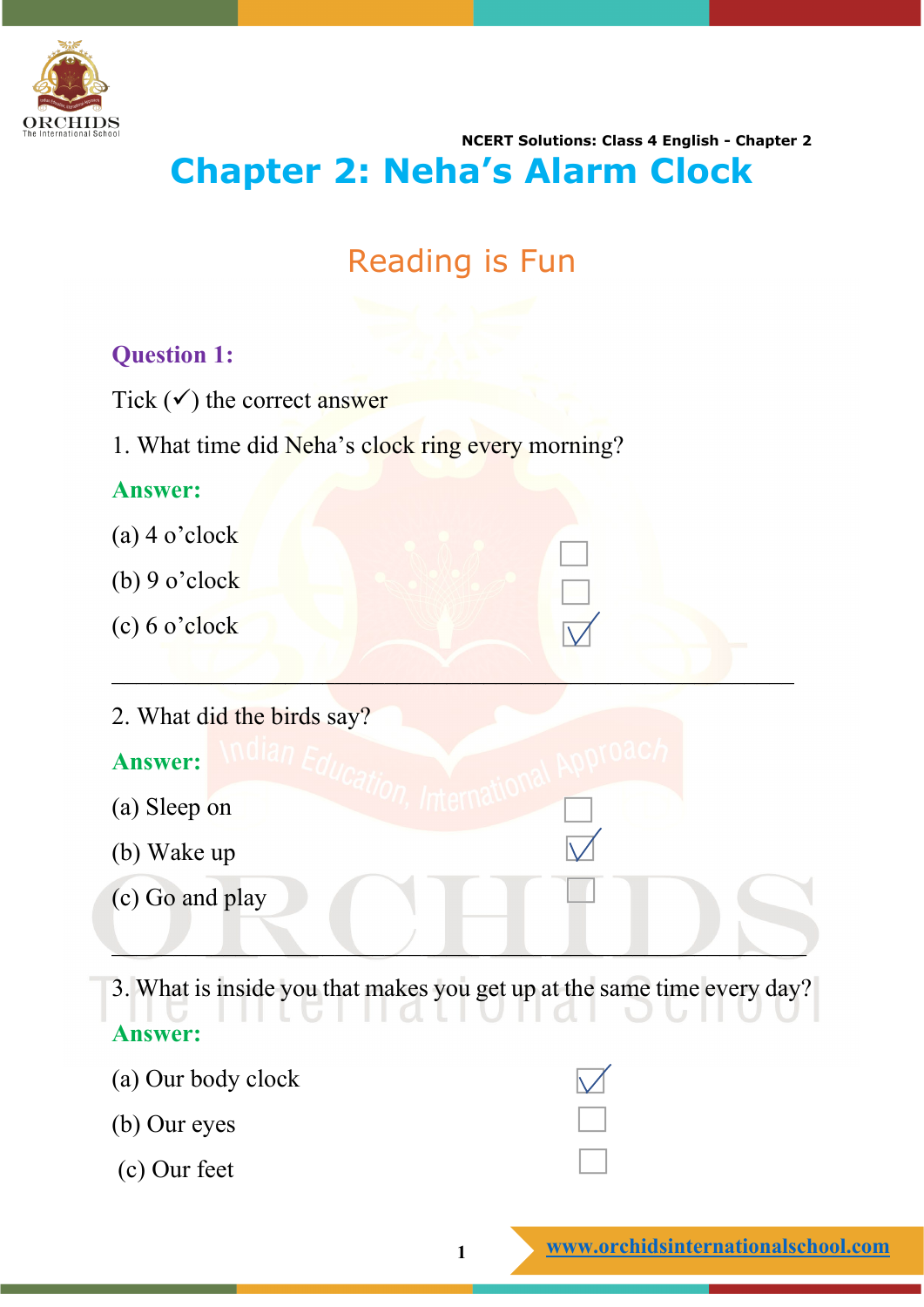

**NCERT Solutions: Class 4 English - Chapter 2** 4. Put the letters in the right order. One has been done for you.

| ilesm | Smile | norming morning |        |
|-------|-------|-----------------|--------|
| maria | alarm | edorns          | snored |
| OCLC. | clock | Godwin window   |        |

# Let's listen and talk

## **Question 2:**

If there is no clock in the house to wake you in the morning, how will you wake up? Will you continue to sleep or…

#### **Answer:**

If there is no clock, the sun rays will surely, or my parents will wake me up.

 $\mathcal{L} = \{ \mathbf{L} \mathbf{L} \mathbf{L} \mathbf{L} \mathbf{L} \mathbf{L} \mathbf{L} \mathbf{L} \mathbf{L} \mathbf{L} \mathbf{L} \mathbf{L} \mathbf{L} \mathbf{L} \mathbf{L} \mathbf{L} \mathbf{L} \mathbf{L} \mathbf{L} \mathbf{L} \mathbf{L} \mathbf{L} \mathbf{L} \mathbf{L} \mathbf{L} \mathbf{L} \mathbf{L} \mathbf{L} \mathbf{L} \mathbf{L} \mathbf{L} \mathbf{L} \mathbf{L} \mathbf{L} \mathbf{L} \$ 

## **Question 3:**

What are the different ways of knowing the time during the day?

## **Answer:**

The different ways of knowing the time during the day are as follows:

a)Wrist Watch

- b)Wall clock
- c) mobile phones ernational School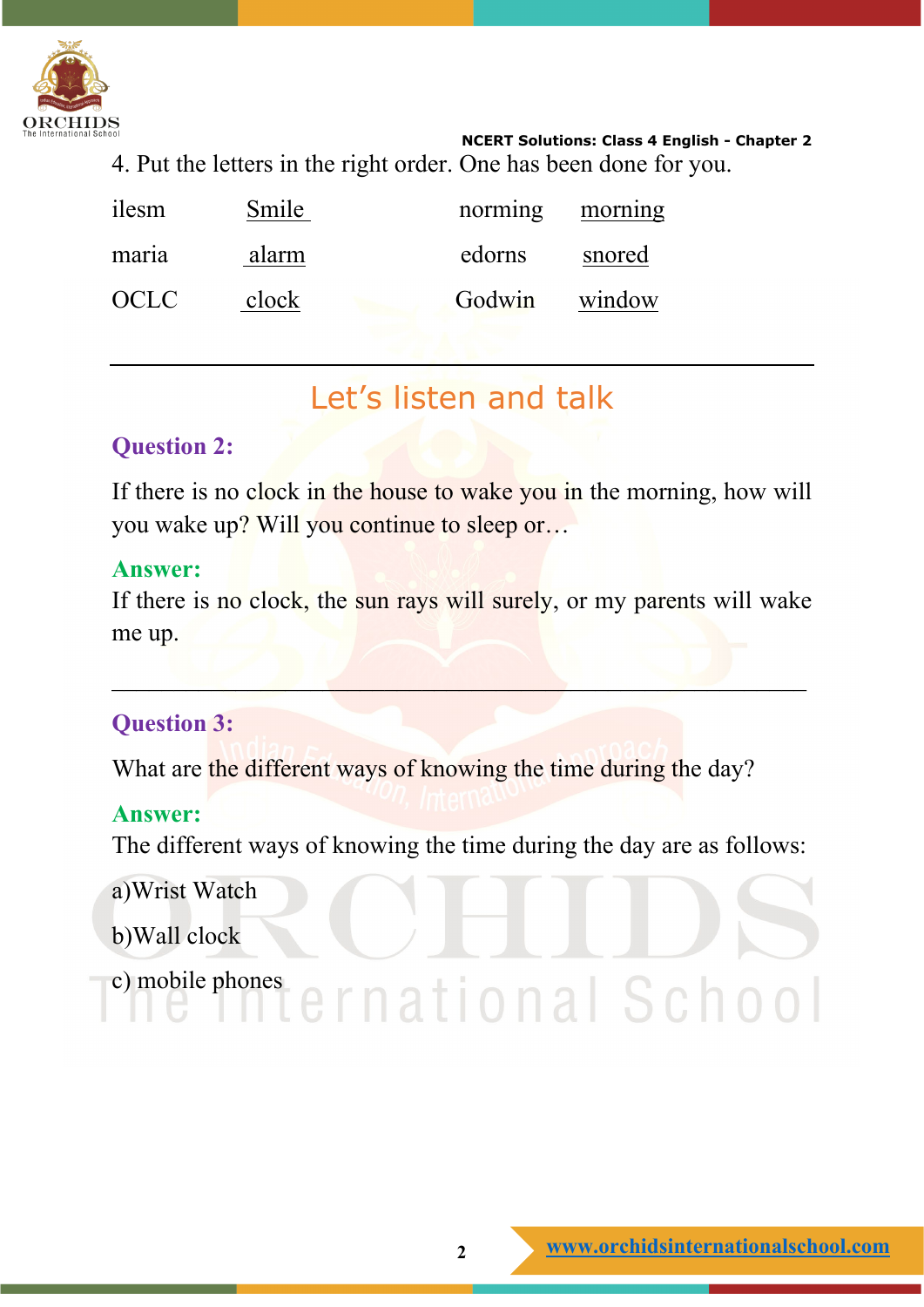

**NCERT Solutions: Class 4 English - Chapter 2** Word-building

## **Question 1:**

Find the hidden words.

|             |                       |                    | $\bullet$      |                       |                       |                       |             |             |                |                       |                |  |
|-------------|-----------------------|--------------------|----------------|-----------------------|-----------------------|-----------------------|-------------|-------------|----------------|-----------------------|----------------|--|
| h           | с                     | $\operatorname{d}$ | a              | q                     | r                     | b                     | i           | r           | d              | S                     | e              |  |
| u           | b                     | f                  | 1              | $\mathop{\mathrm{m}}$ | $\mathbf a$           | h                     | O           | S           | b              | $\mathop{\mathrm{m}}$ | $\mathbf n$    |  |
| $\mathbf n$ | i                     | e                  | $\mathbf O$    | b                     | t                     | f                     | $\mathbf c$ | $\mathbf a$ | $\overline{c}$ | $\mathbf f$           | O              |  |
| g           | t                     | m                  | p              | $\mathbf a$           | b                     | $\mathbf c$           | 1           | i           | e              | $\rm{d}$              | p              |  |
| r           | S                     | u                  | $\mathbf {V}$  | $\mathbf{z}$          | a                     | m                     | O           | t           | h              | e                     | r)             |  |
|             | a                     | W                  | $\overline{y}$ | $\mathbf X$           | $\mathbf k$           | S                     | $\bf c$     | b           | $\mathbf n$    | O                     | $\bf k$        |  |
| p           | 1                     | $\mathbf{O}$       | h              | m                     | t                     | $\mathbf u$           | $\mathbf k$ | $\mathbf c$ | e              | $\mathbf {V}$         | r              |  |
| $\Gamma$    | $\rm k$               | p                  | $\mathbf O$    | e                     | i                     | a                     | $\mathbf b$ | $\mathbf O$ | f              | u                     | S              |  |
| S           | $\mathbf u$           | a                  | 1              | $\mathbf a$           | $\Gamma$              | m                     | $\rm d$     | O           | $\mathbf m$    | k                     | f              |  |
| t           | $\mathbf u$           | O                  | i              | m                     | $\rm k$               | i                     | m           | $\mathbf n$ | $\bf W$        | i                     | g              |  |
| $\bf s$     | $\mathbf u$           | $\mathbf n$        | $\mathbf d$    | a                     | y                     | t                     | $\mathbf X$ | z           | a              | S                     | C              |  |
| k           | $\overline{\text{p}}$ | i                  | a              | $\mathbf O$           | $\mathbf{1}$          | $\overline{\text{h}}$ | a           | p           | p              | у                     | $\overline{O}$ |  |
| m           | O                     | n                  | y              | t                     | $\mathop{\mathrm{m}}$ | $\mathbf{O}$          | r           | n           | i              | n                     | g              |  |
|             |                       |                    | ست             |                       | ē<br>☜                |                       |             |             |                |                       |                |  |

**Answer:**

|             |                |              |             |               | ĩω          |   |                         |             |              |             |                         |                         |  |  |  |
|-------------|----------------|--------------|-------------|---------------|-------------|---|-------------------------|-------------|--------------|-------------|-------------------------|-------------------------|--|--|--|
|             |                | $\mathbf{C}$ | d           | a             | a           |   |                         |             |              |             |                         | e                       |  |  |  |
|             | 'u             | b            | f           | l             | $\mathbf m$ | a | h                       | O           | S            | b           | $\mathbf m$             | $\mathbf n$             |  |  |  |
|             | $\mathbf n$    | i            | e           | $\mathbf O$   | b           | t | f                       | $\mathbf C$ | a            | $\bf C$     | f                       |                         |  |  |  |
| $\sqrt{11}$ | $\overline{g}$ | t            | m           | p             | a           | b | $\overline{\mathbf{C}}$ |             |              | e           | $\rm d$                 | p                       |  |  |  |
|             |                | S            | $\mathbf u$ | $\mathbf {V}$ | z           | a | m                       | O           |              | h           | e                       | r                       |  |  |  |
|             |                | a            | $\bf W$     | y             | $\mathbf X$ | k | S                       | C           | b            | $\mathbf n$ | O                       | $\bf k$                 |  |  |  |
|             | $\mathbf p$    |              | $\mathbf O$ | $\mathbf{h}$  | ${\rm m}$   | t | $\mathbf u$             | $\mathbf k$ | C            | e           | $\overline{\mathbf{V}}$ | r                       |  |  |  |
|             | r              | $\bf k$      | p           | $\mathbf{O}$  | e           |   | a                       | D           | $\bf{O}$     | $\mathbf f$ | $\mathbf u$             | $\mathbf{S}$            |  |  |  |
|             | S              | $\mathbf u$  | a           |               | a           | r | $\mathbf{m}$            | d           | $\mathbf{O}$ | m           | k                       | f                       |  |  |  |
|             | t              | u            |             | i             |             | ĸ | i                       | ${\rm m}$   | $\mathbf n$  | W           | i                       | $\overline{\mathbf{g}}$ |  |  |  |
|             | S              |              |             |               | a           |   | t                       | $\mathbf X$ | Z            | a           | S                       | $\bf C$                 |  |  |  |
|             | k              | p            |             | a             | O           |   | n                       | a           |              |             |                         | $\mathbf{O}$            |  |  |  |
|             | m              | O            | n           |               |             |   |                         |             |              |             |                         | $\bf{g}$                |  |  |  |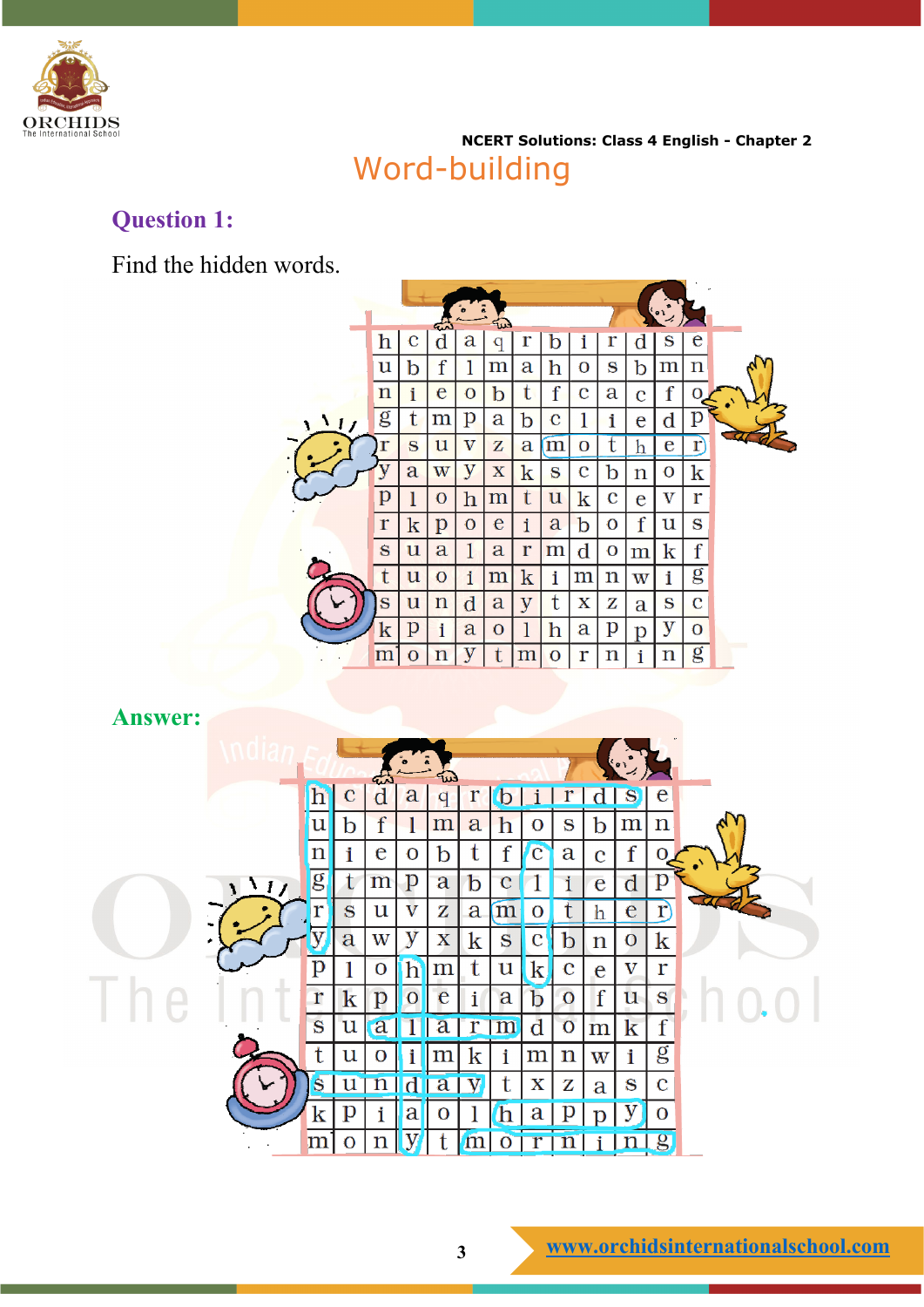

**NCERT Solutions: Class 4 English - Chapter 2** Let's write

Help Box <sub>was, were</sub>

## **Question 1:**

Who said these words and to whom?

|                                         | Who said | <b>To Whom</b> |
|-----------------------------------------|----------|----------------|
| "Wake up, dear! Wake up fast!"          |          |                |
| "Ma, who woke me up today?"             |          |                |
| "Why do you sleep at nine every night?" |          |                |

## **Answer:**

|                                        | Who said    | To Whom |
|----------------------------------------|-------------|---------|
| "Wake up, dear! Wake up fast!"         | <b>Bird</b> | Neha    |
| "Ma, who woke me up today?"            | Neha        | Mother  |
| "Why do you sleep at nine every night? | Mother      | Neha    |
|                                        |             |         |

## **Question 2:**

Use the help box to fill in the blanks –

- (a) Ram  $\frac{1}{2}$  a good football player.  $\frac{1}{2}$   $\frac{1}{2}$   $\frac{1}{2}$   $\frac{1}{2}$   $\frac{1}{2}$   $\frac{1}{2}$   $\frac{1}{2}$   $\frac{1}{2}$   $\frac{1}{2}$   $\frac{1}{2}$   $\frac{1}{2}$   $\frac{1}{2}$   $\frac{1}{2}$   $\frac{1}{2}$   $\frac{1}{2}$   $\frac{1}{2}$   $\frac{1}{2}$   $\frac{1}{2}$
- (b) The cows \_\_\_\_\_\_ grazing in the field.
- (c) My toys \_\_\_\_\_\_\_broken.
- (d) Her frock \_\_\_\_\_\_\_\_too long.
- (e) The market \_\_\_\_\_\_\_\_\_\_ closed.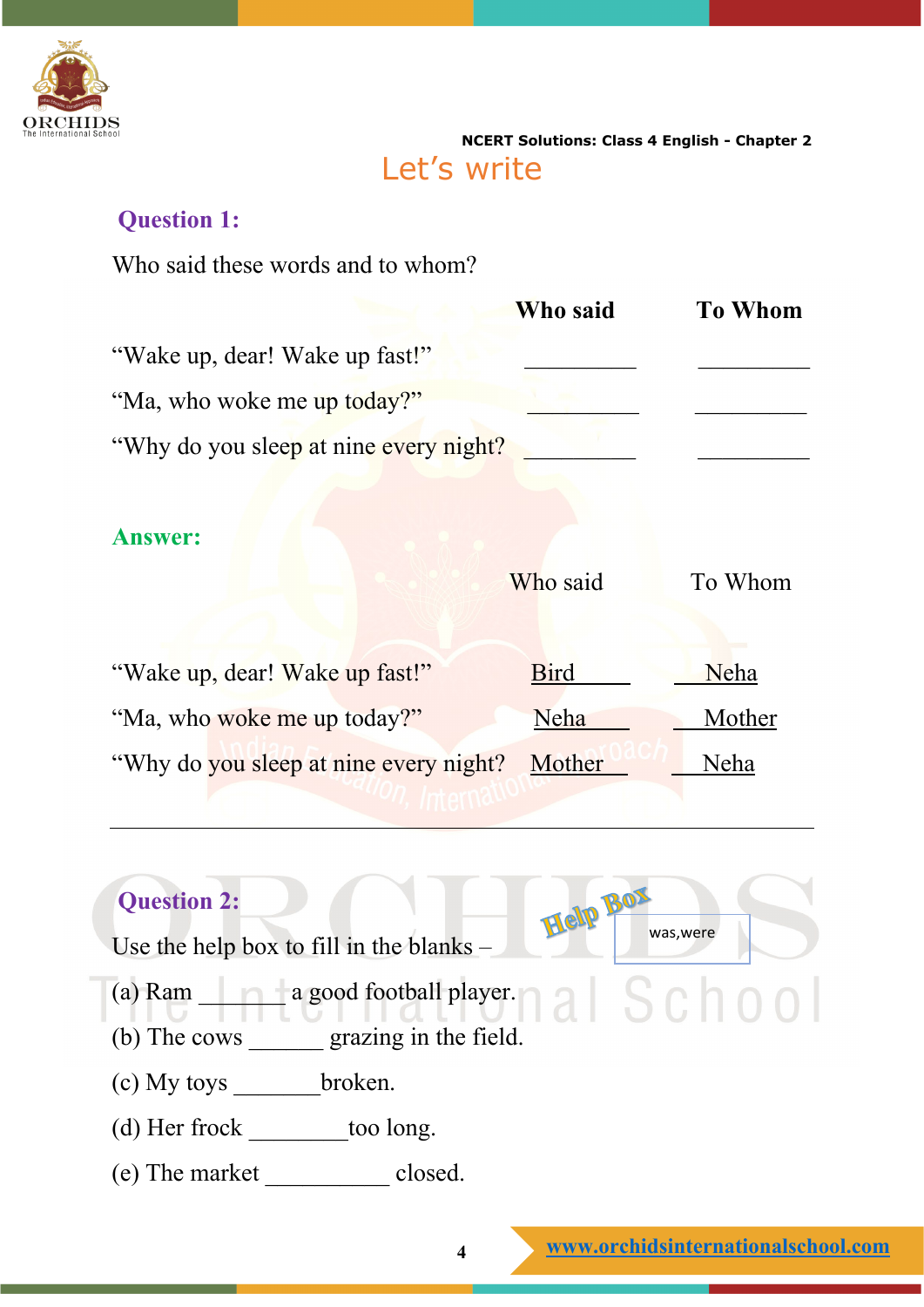

- **NCERT Solutions: Class 4 English - Chapter 2**
- (f) The children happy.
- (g) The flowers \_\_\_\_\_\_\_\_ kept in a vase.

#### **Answer:**

- (a) Ram was a good football player.
- (b) The cows were grazing in the field.
- (c) My toys were broken.
- (d) Her frock was too long.
- (e) The market was closed.
- (f) The children were happy.
- (g) The flowers were kept in a vase.

## **Question 3:**

Look at the pictures below and complete the following paragraph. You will need these words –

Yesterday, I lost a book. I looked for it everywhere. I looked a door. I looked \_\_\_\_\_\_\_\_\_\_\_\_ a cupboard. Pulled out, inside, called out behind, under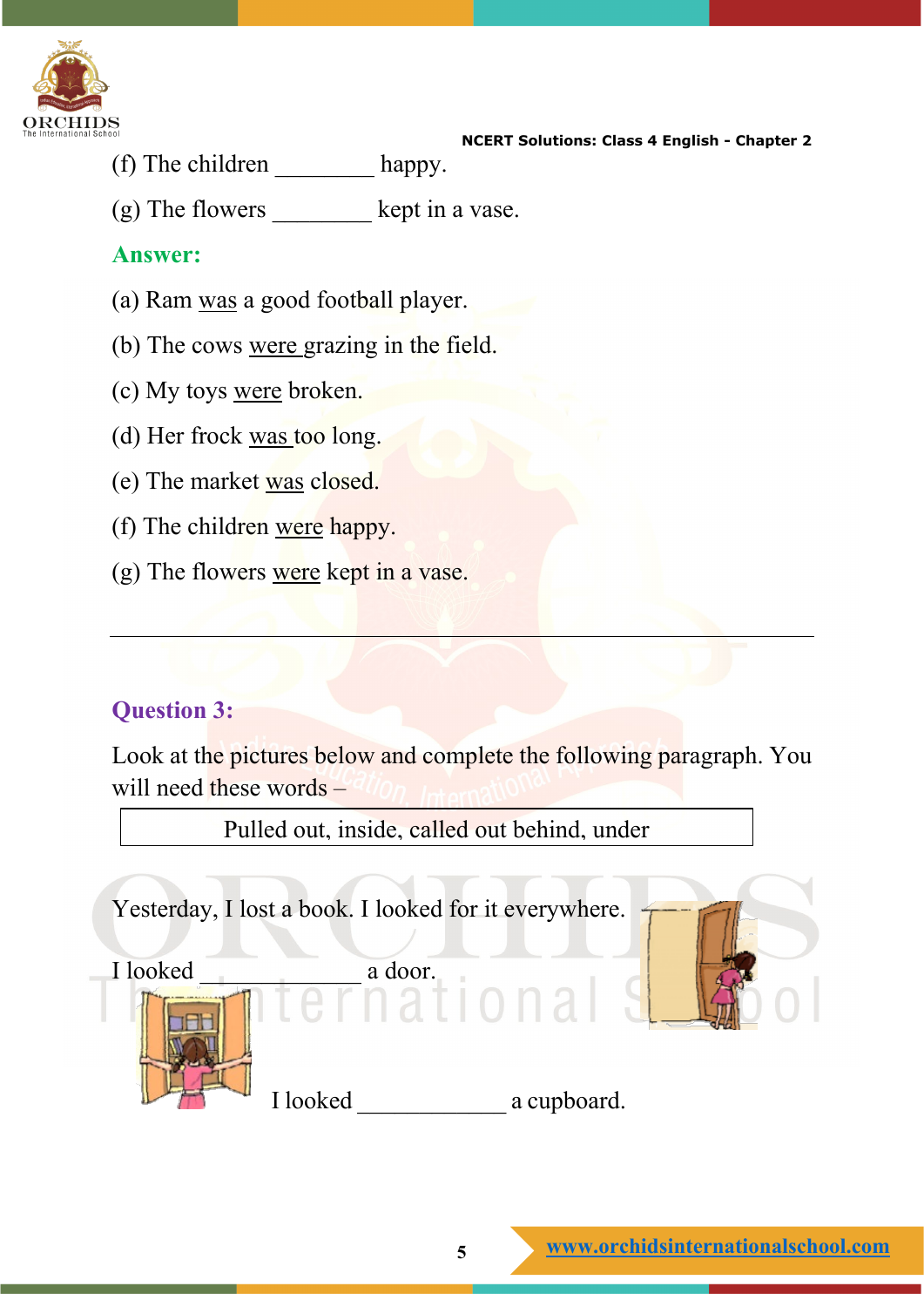

**NCERT Solutions: Class 4 English - Chapter 2** I looked a bed. I could not find it anywhere. Then, I Sheroo! Sheroo. \_\_\_\_\_\_\_\_\_\_, my dog came running to me. I asked him to look for my book. He another book from my bag. **Answer:** I looked behind a door. I looked inside the cupboard I looked under the bed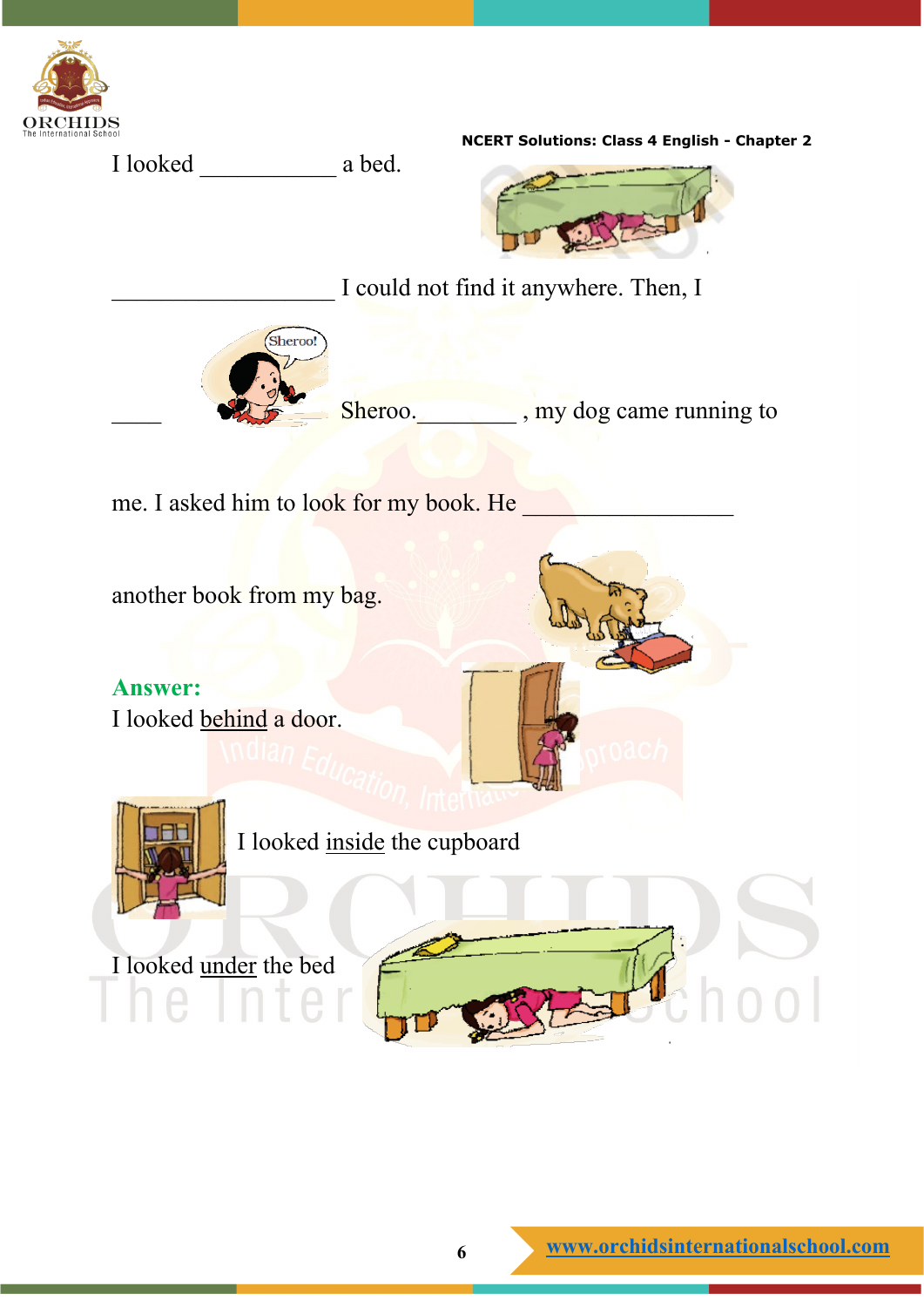

#### **NCERT Solutions: Class 4 English - Chapter 2**

I could not find it anywhere. Then, I called out.



Sheroo, Sheroo my dog came running to

me. I asked him to look for my book. He pulled out another book from

my bag.



# Fun-time

## **Question 1:**

Here is a word, write down words relating to the clock.